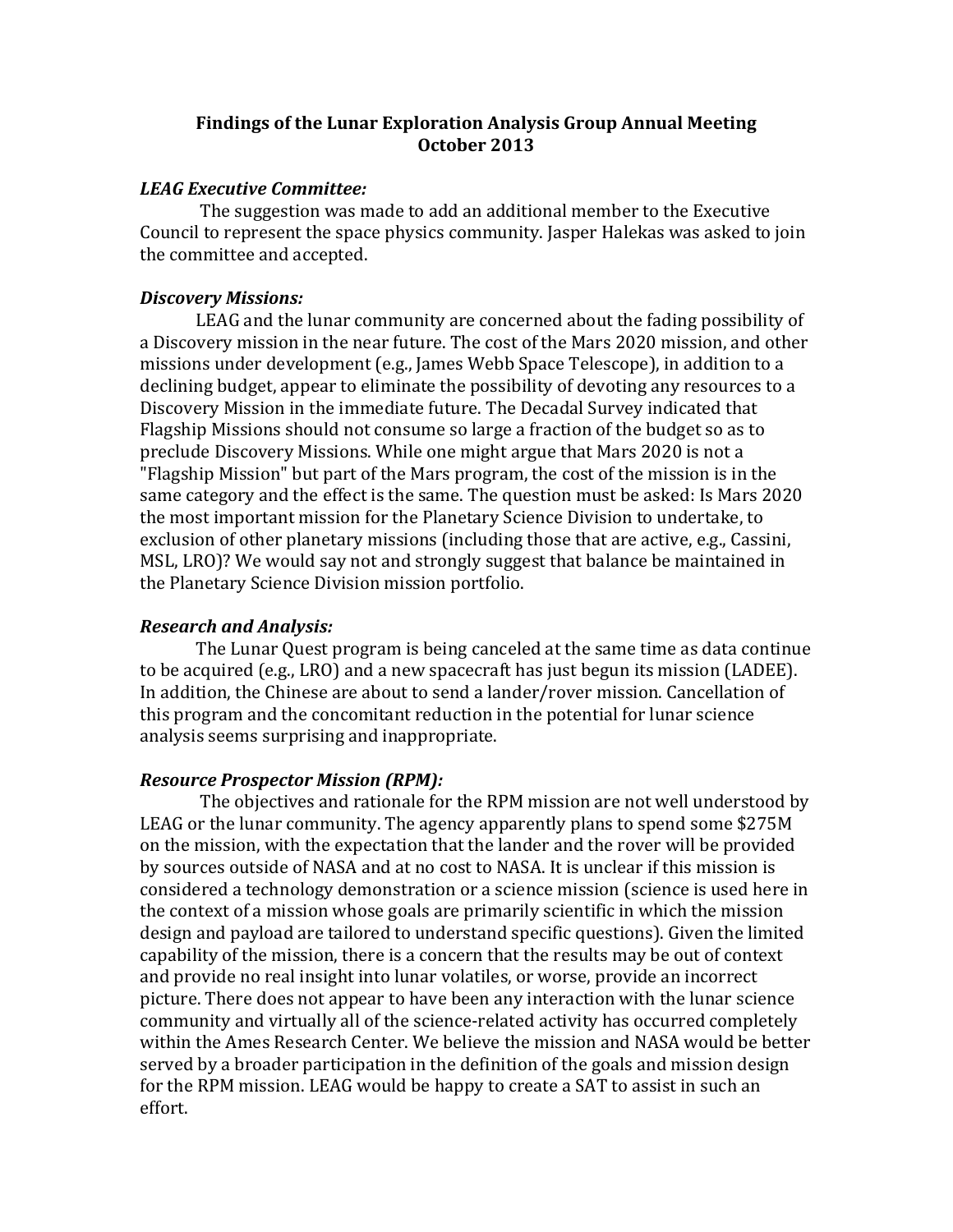#### *China:*

While LEAG recognizes that NASA is precluded from bilateral activities with the Chinese, the perception within the community is that NASA will take action against anyone who engages with the Chinese. Statements to the effect of "NASA will take away my research grant if I talk to the Chinese." and "NASA will cancel LPI's contract if the Chinese are invited to LEAG" have been made. Clearly the restrictions regarding the use of NASA money must be followed, but individual personal interactions should not be precluded. Clarification on these issues leading up to and following the imminent Chinese mission are requested.

A second issue with respect to China is the impact of the Chang'e 3 mission on the LADEE mission. NASA should explore an exemption from the legislation to allow it to understand the aspects of the Chinese mission that will impact LADEE. An example is the amount, composition, and timing of propellant burns in the lunar environment. Given that the best current estimate of when the landing will occur (December 2013), these communications need to occur immediately.

#### *Global Exploration Roadmap (GER):*

LEAG has prepared a statement supporting the general outline of the GER document (attached below). We note that the Moon is important in expanding our capabilities of Solar System exploration. We further indicate that understanding the potential for lunar ISRU should be part of the GER. While lunar (and other) science is not discussed in the Roadmap, this appears to be a beyond the scope of the current document.

#### **International Lunar Science Goals Meeting:**

There have been considerable advances in our understanding of lunar science as the result of new data provided by the recent suite of missions. Those data have also raised new questions, particularly with respect to volatiles at the lunar poles and lower latitudes.

The United States developed the Scientific Context for Exploration of the Moon (SCEM) document in 2007. Since that time, our understanding of Moon has significantly changed. We suggest that the goals and objectives outlined in the US National Academy SCEM report be revisited to formally internationalize it and reflect our current understanding. To this end, we propose an international conference of lunar scientists, the objective of which is to examine the outstanding questions of lunar sciences and to formulate a revised set of goals and measurement objectives.

#### *LEAG Flyer:*

The LEAG Executive Committee prepared a flyer for general distribution illustrating the importance of the Moon in terms of enhancing further exploration of the Solar System and international cooperation. A draft version of the flyer was posted on the LEAG website for community comment. The revised version will also be posted and will be available for download. The target audiences for the flyer include NASA, Congressional members and staff, and the general public.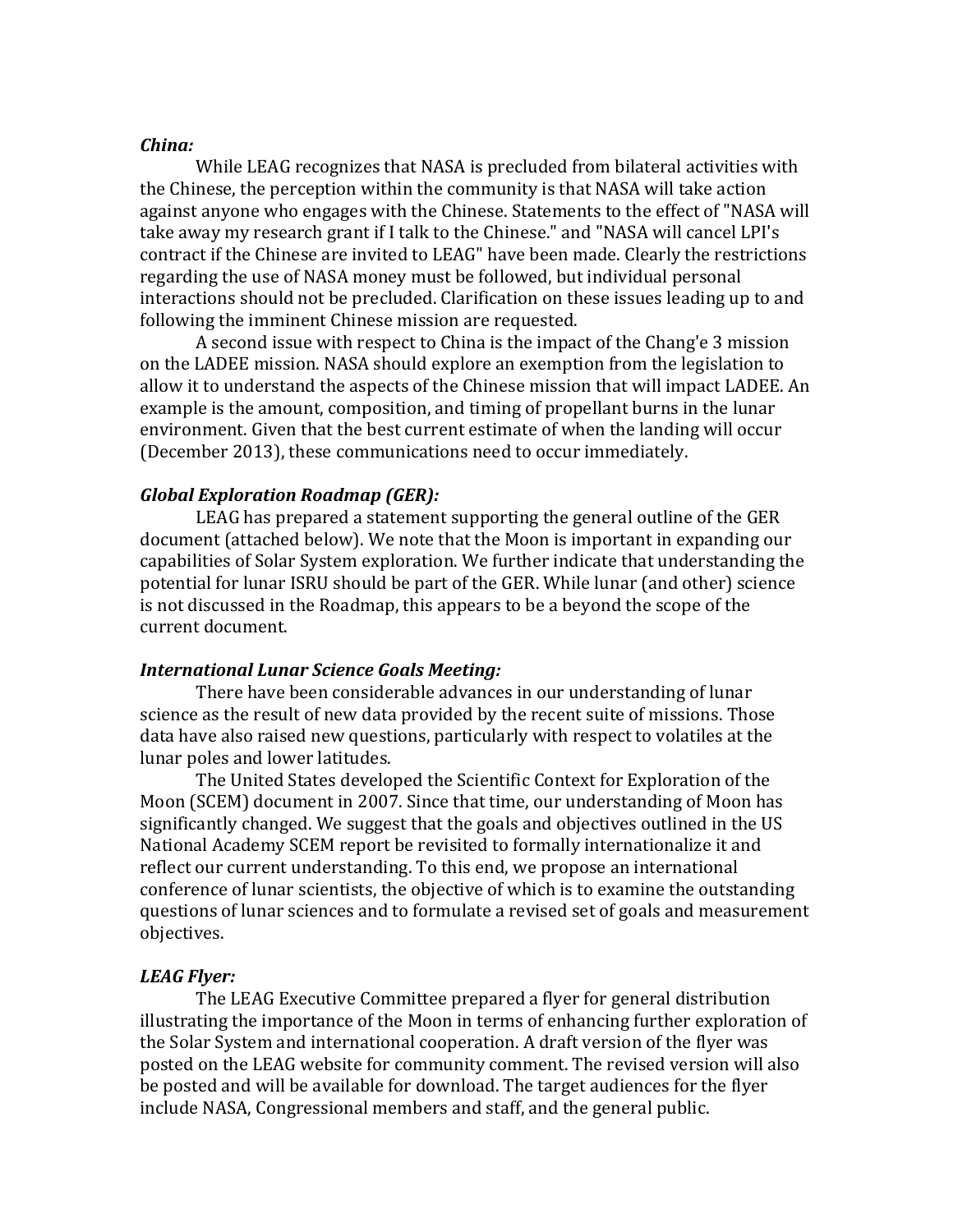### *Conference Approval and Travel:*

While we understand the constraints that the budgetary sequester has had on NASA and that the agency has had to establish processes to reduce costs, the restrictions on travel are creating unnecessary confusion and wasting time. The primary issue is not that travel restrictions are the occurring, although this is detrimental as well, but the seemingly ad hoc nature in which travel is evaluated and meetings are approved. It appears that each potential meeting is a unique event in terms of requirements, timing, and authorization.

The LEAG meeting is an example. Over the course of several months there was repeated interaction with Mike Wargo regarding whether the meeting needed approval, and who the approving official would be. Apparently there was never a formal decision until late in the process. And even after the decision, the Chair of LEAG was not informed and the Jet Propulsion Laboratory continued to insist that it did require approval. It would be extremely helpful if a clear and concise policy and instructions could be published to allow for planning.

Prepared by Jeff Plescia, LEAG Chair